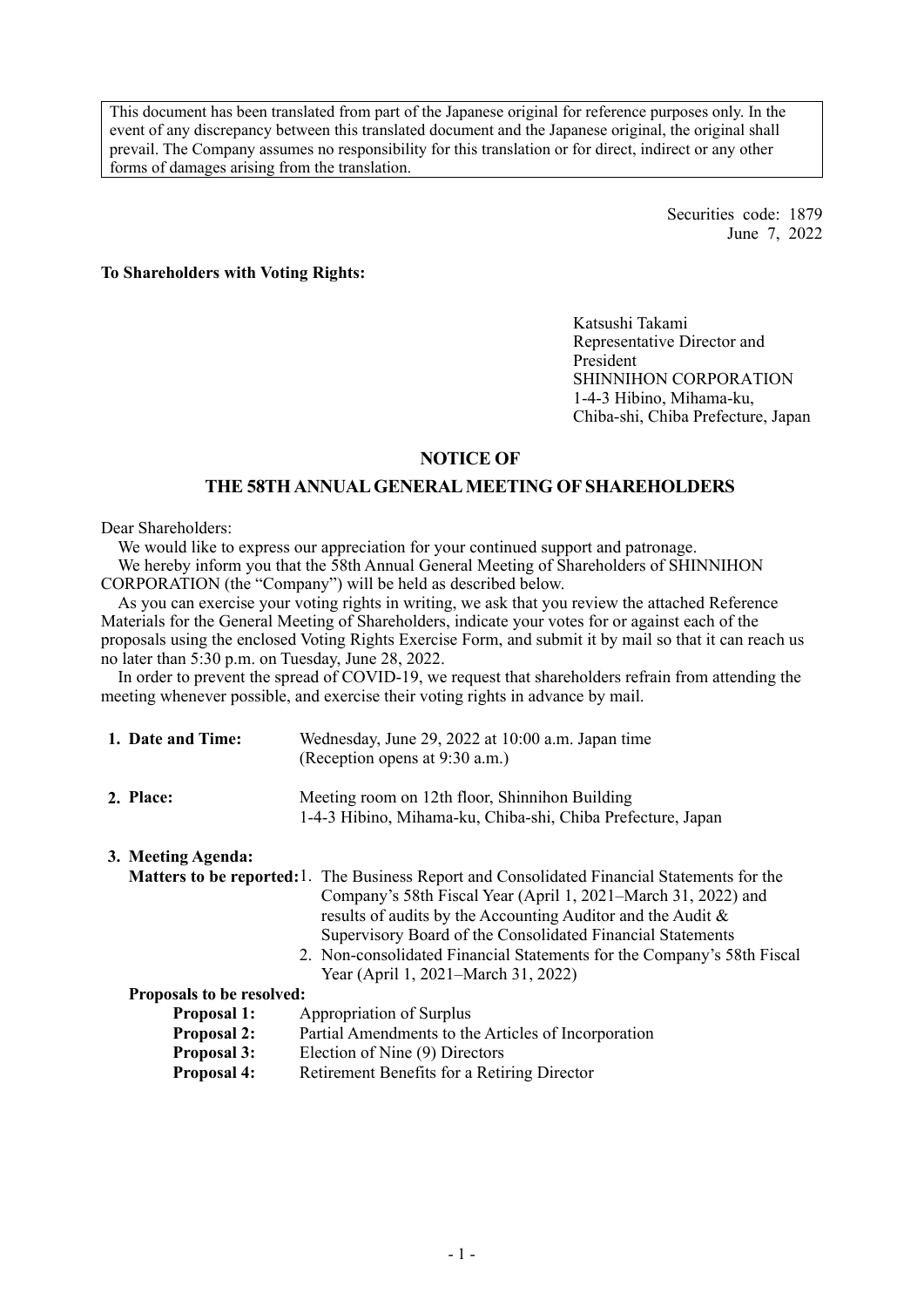- ◎ We ask that shareholders attending the meeting in person take into consideration the state of the COVID-19 pandemic and their own health as of the date of the General Meeting of Shareholders, and that they take measures to prevent the infection of COVID-19, such as wearing a mask. Please bring the enclosed Voting Rights Exercise Form with you and submit it at the reception desk.
- ◎ Our executives attending the meeting and the operating staff will wear masks. We may take other measures to prevent the spread of COVID-19 (which include requesting that shareholders use alcohol sanitizer while at the site, restricting access of persons with fevers, coughs, or other symptoms, ejecting persons with said symptoms, etc.). We would appreciate your cooperation.
- ◎ Please be aware that in order to reduce the risk of infection through physical contact, attendees will not be presented with gifts.
- ◎ In the event that future conditions cause significant changes in the operation of the General Meeting of Shareholders, or if there are any revisions to the Reference Materials for the General Meeting of Shareholders, by the day before the General Meeting of Shareholders, we will issue notice in writing by mail or on our website (http://www.shinnihon-c.co.jp/).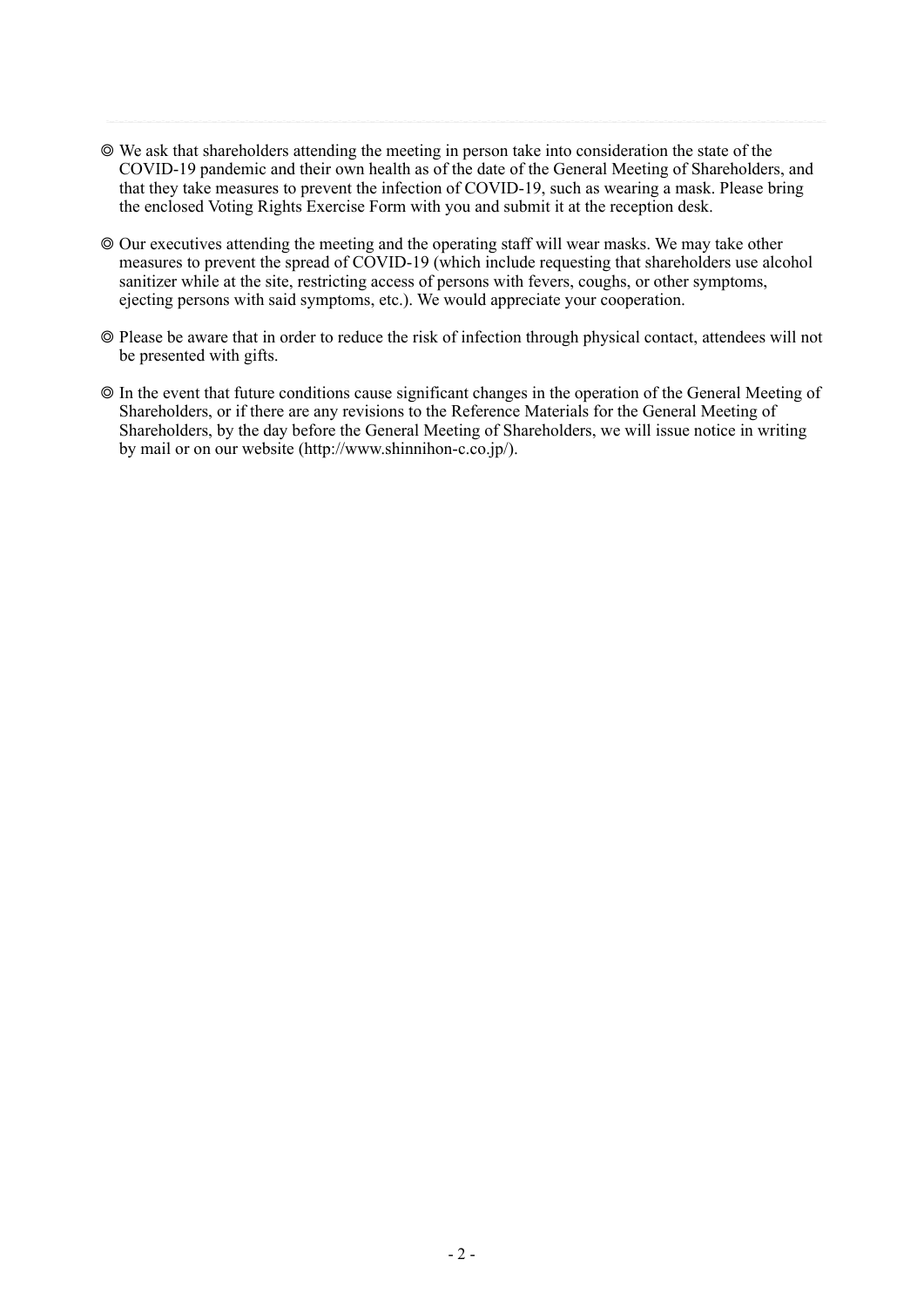# **Reference Materials for the General Meeting of Shareholders**

### **Proposals and Reference Matters**

**Proposal 1:** Appropriation of Surplus

We propose to appropriate surplus as below.

- 1. Matters concerning year-end dividends Considering the need to pay stable dividends and our business results for the fiscal year under review, we propose to increase year-end dividends as indicated below.
	- (1) Matters concerning dividends paid to shareholders on dividend property and total amount of dividends
		- ¥12 per share of common stock of the Company Total: ¥701,518,608
			- \* The annual dividend for the fiscal year under review, including the interim dividend, will be ¥21 per share.
	- (2) Effective date of dividends of surplus June 30, 2022
- 2. Matters concerning other appropriation of surplus To ensure sound business development and improve our financial strength in view of the future business environment, we also propose to appropriate surplus as below.
	- (1) Item and amount of surplus to decrease Retained earnings brought forward: ¥10,000,000,000 (2) Item and amount of surplus to increase General reserve:  $\text{\$10,000,000,000}$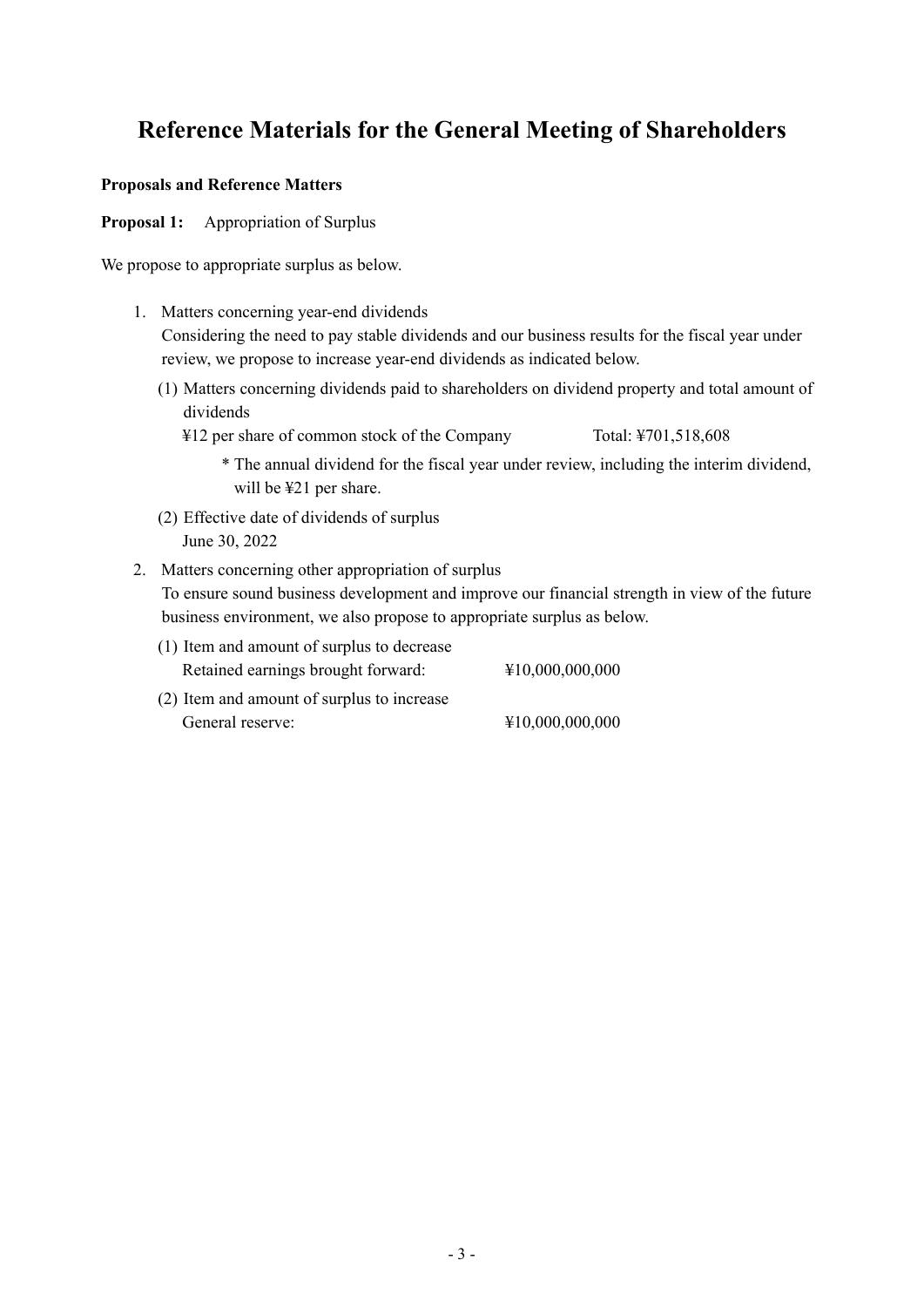# **Proposal 2:** Partial Amendments to the Articles of Incorporation

# 1. Reasons for the proposal

The proviso of Article 1 of the supplementary provisions of the "Act Partially Amending the Companies Act" (Act No. 70 of 2019) stipulates systems for electronically providing information contained in the reference materials for general meetings of shareholders. The provision stipulating systems for electronic provision of reference materials for the general meetings of shareholders will come into effect on September 1, 2022. Accordingly, the Company proposes to add provisions for electronically providing information contained in the reference materials for general meetings of shareholders to its Articles of Incorporation and provisions for allowing the Company to limit the scope of information to be contained in printed documents to be sent to shareholders who have requested it.

The current provisions regarding the internet disclosure and deemed provision of reference materials for general meetings of shareholders will no longer be necessary, so they will be removed, and supplemental provisions regarding the effective date of these changes, etc., will be added.

|                                                | (Amended parts are underlined.) |
|------------------------------------------------|---------------------------------|
| <b>Current Articles of Incorporation</b>       | <b>Proposed Amendments</b>      |
| (Internet Disclosure and Deemed Provision of   |                                 |
| Reference Materials for the General Meeting of |                                 |
| Shareholders, Etc.)                            |                                 |
| Article 15                                     |                                 |
| <u>The Company may, when convening a</u>       | (Deleted)                       |
| general meeting of shareholders, deem that     |                                 |
| it has provided information to shareholders    |                                 |
| pertaining to matters to be described or       |                                 |
| indicated in the reference materials for the   |                                 |
| general meeting of shareholders, business      |                                 |
| report, non-consolidated financial             |                                 |
| statements, and consolidated financial         |                                 |
| statements, by disclosing such information     |                                 |
| through the internet in accordance with the    |                                 |
| provisions provided in the Ordinance of the    |                                 |
| Ministry of Justice.                           |                                 |

2. Reasons of the amendments

The details of the amendments are as follows.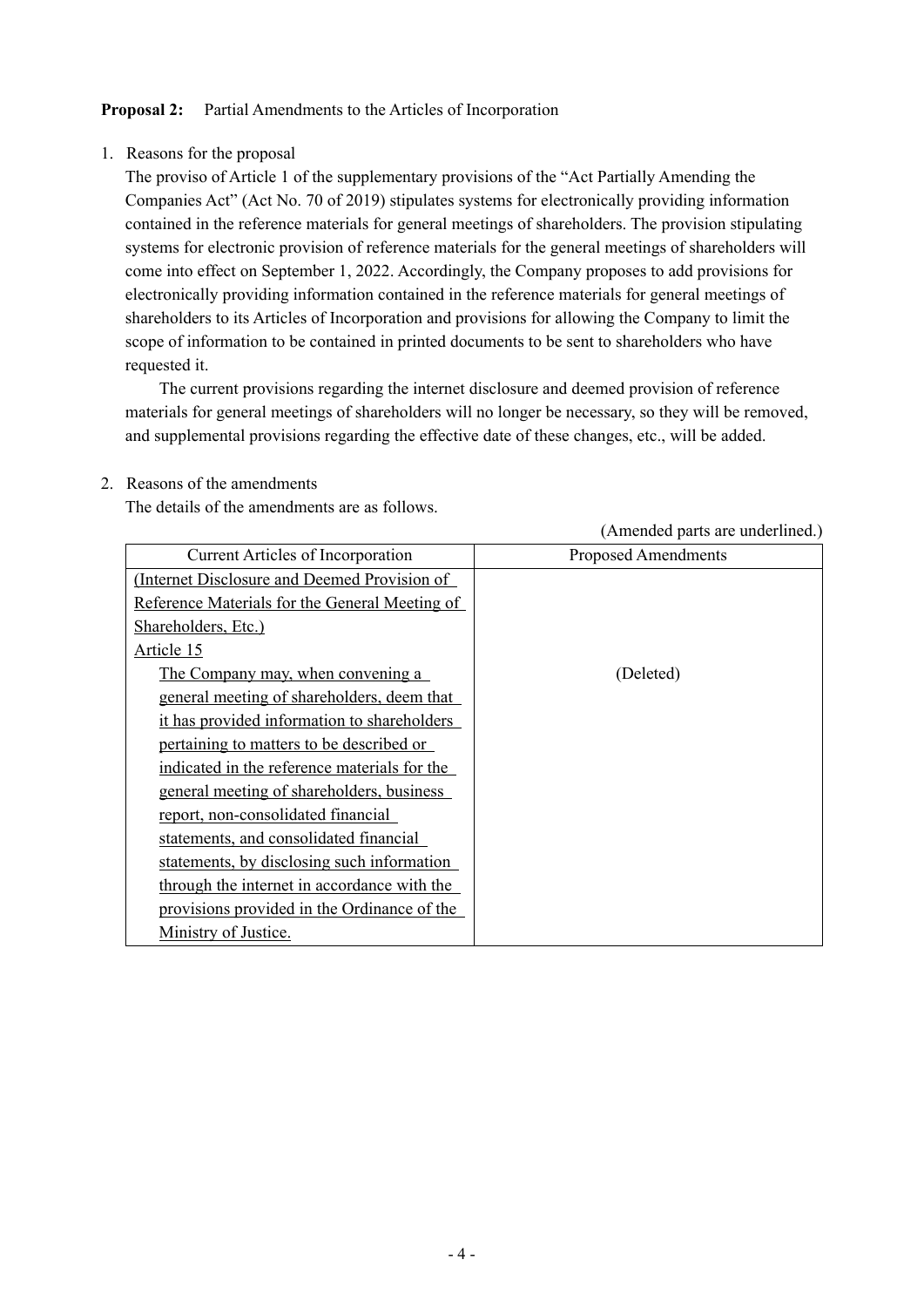| <b>Current Articles of Incorporation</b> | <b>Proposed Amendments</b>                    |
|------------------------------------------|-----------------------------------------------|
|                                          | (Measures for Electronic Provision, Etc.)     |
| (Newly established)                      | Article 15                                    |
|                                          | The Company shall, when convening a           |
|                                          | general meeting of shareholders, provide      |
|                                          | information contained in the reference        |
|                                          | materials for the general meeting of          |
|                                          | shareholders, etc. electronically.            |
|                                          | 2. Among the matters to be provided           |
|                                          | electronically, the Company may choose not    |
|                                          | to include all or part of the matters         |
|                                          | stipulated in the Ordinance of the Ministry   |
|                                          | of Justice in the paper copy to be sent to    |
|                                          | shareholders who have requested it by the     |
|                                          | record date for voting rights.                |
|                                          |                                               |
|                                          | (Supplementary provisions)                    |
| (Newly established)                      | The deletion of Article 15 (Internet          |
|                                          | Disclosure and Deemed Provision of            |
|                                          | Reference Materials for the General           |
|                                          | Meeting of Shareholders, Etc.) of the current |
|                                          | Articles of Incorporation and the             |
|                                          | establishment of the proposed Article 15      |
|                                          | (Measures for Electronic Provision, Etc.)     |
|                                          | shall come into effect on September 1, 2022.  |
|                                          | 2. Notwithstanding the provisions of the      |
|                                          | preceding paragraph, Article 15 (Internet     |
|                                          | Disclosure and Deemed Provision of            |
|                                          | Reference Materials for the General           |
|                                          | Meeting of Shareholders, Etc.) of the current |
|                                          | Articles of Incorporation shall remain in     |
|                                          | force with respect to a general meeting of    |
|                                          | shareholders to be held on a date up to the   |
|                                          | end of February 2023.                         |
|                                          | 3. These supplementary provisions shall be    |
|                                          | deleted on March 1, 2023 or after the lapse   |
|                                          | of three months from the date of the general  |
|                                          | meeting of shareholders set forth in the      |
|                                          | preceding paragraph, whichever is later.      |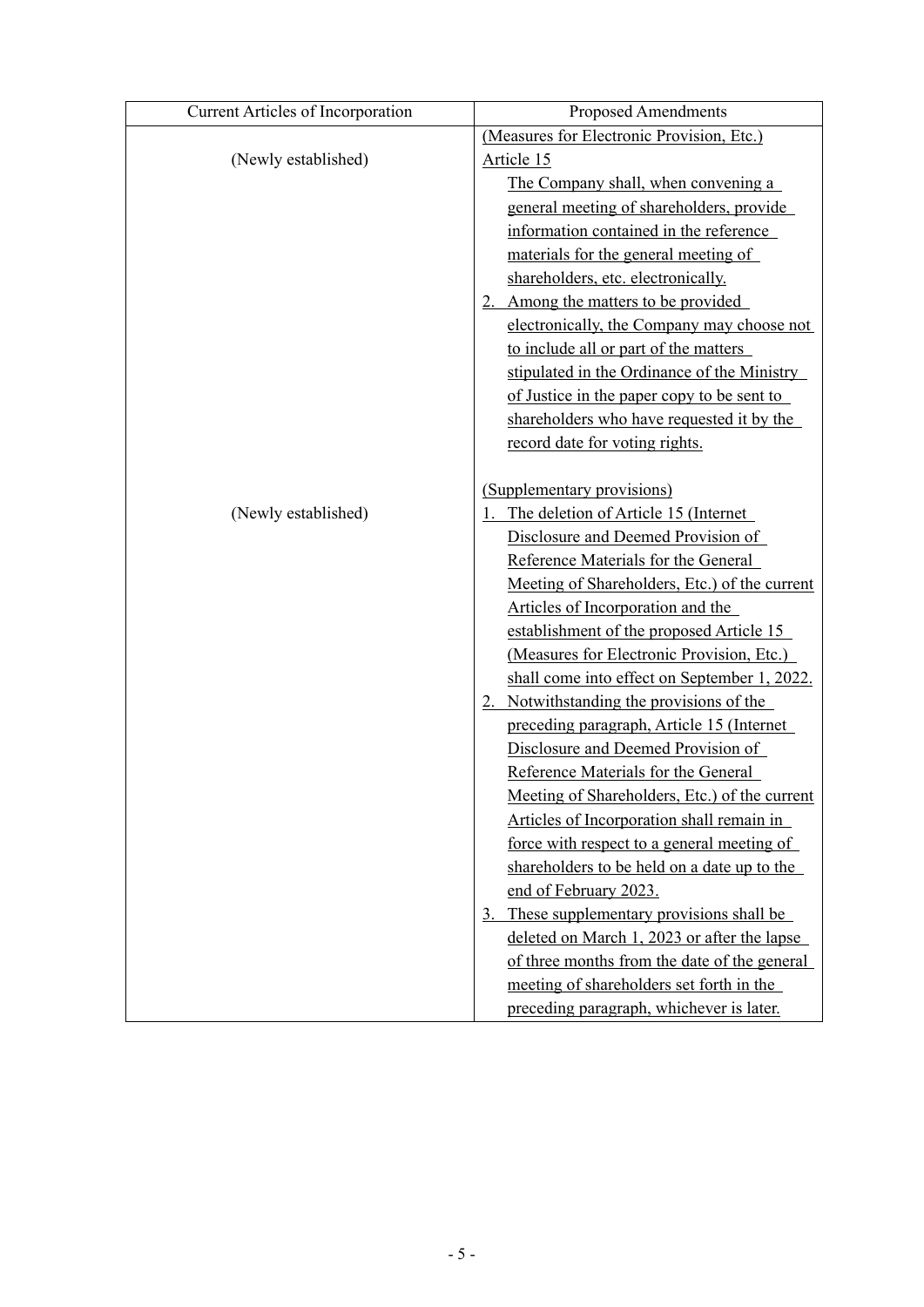# **Proposal 3:** Election of Nine (9) Directors

At the conclusion of this General Meeting of Shareholders, the terms of office of all thirteen (13) Directors will expire. Accordingly, the Company proposes to elect nine (9) Directors, including two (2) new Directors.

In order to achieve sustainable growth and medium- to long-term improvements in corporate value, the Company has decided to dramatically change the composition of the Board of Directors so that it can better focus on decision-making and supervision of management.

Through this revision, the Company will strengthen the Board's management supervision functions and accelerate its decision-making.

The Company, therefore, requests reducing the number of Inside Directors by five (5) to a total of six (6) Directors and electing three (3) Outside Directors, including two (2) new Outside Directors. The total number of Directors will be nine (9). If this proposal is approved as proposed, the Company will designate three (3) of the Directors as Independent Directors as stipulated by the Tokyo Stock Exchange, and Independent Directors will account for at least one-third of its Directors.

| No.                                                                    | Name                               |                                                 | Current positions and responsibilities<br>at the Company                                                                                                                  |
|------------------------------------------------------------------------|------------------------------------|-------------------------------------------------|---------------------------------------------------------------------------------------------------------------------------------------------------------------------------|
| 1                                                                      | Kazuo Kanetsuna<br>[Reappointment] |                                                 | Chairman and Director                                                                                                                                                     |
| $\overline{2}$                                                         | [Reappointment]<br>Katsushi Takami |                                                 | Representative Director, President and Chief<br><b>Executive Officer</b>                                                                                                  |
| [Reappointment]<br>3<br>Masayuki Suzuki                                |                                    |                                                 | Director, Vice President and Executive Officer<br>Senior General Manager, Construction Headquarters<br>and General Manager, Production Management<br>Headquarters         |
| $\overline{4}$                                                         | Junichi Mikami                     | [Reappointment]                                 | Director, Senior Managing Executive Officer<br>General Manager, Construction Headquarters                                                                                 |
| 5                                                                      | Naeki Takahashi                    | [Reappointment]                                 | Director, Managing Executive Officer<br>General Manager, Management Headquarters and<br>General Manager, Corporate Planning Office                                        |
| Yasuhito Kanetsuna<br>[Reappointment]<br>6                             |                                    |                                                 | Director, Managing Executive Officer<br>General Manager, Real Estate Development<br>Department, Development Business Headquarters<br>and General Manager, Yokohama Branch |
| 7                                                                      | Shinji Takahashi                   | [Reappointment]<br>[Outside]<br>[Independent]   | Director                                                                                                                                                                  |
| [New appointment]<br>[Outside]<br>8<br>Tatsuya Suzuki<br>[Independent] |                                    |                                                 |                                                                                                                                                                           |
| 9                                                                      | Koji Oshima                        | [New appointment]<br>[Outside]<br>[Independent] |                                                                                                                                                                           |

The candidates for Director are as follows.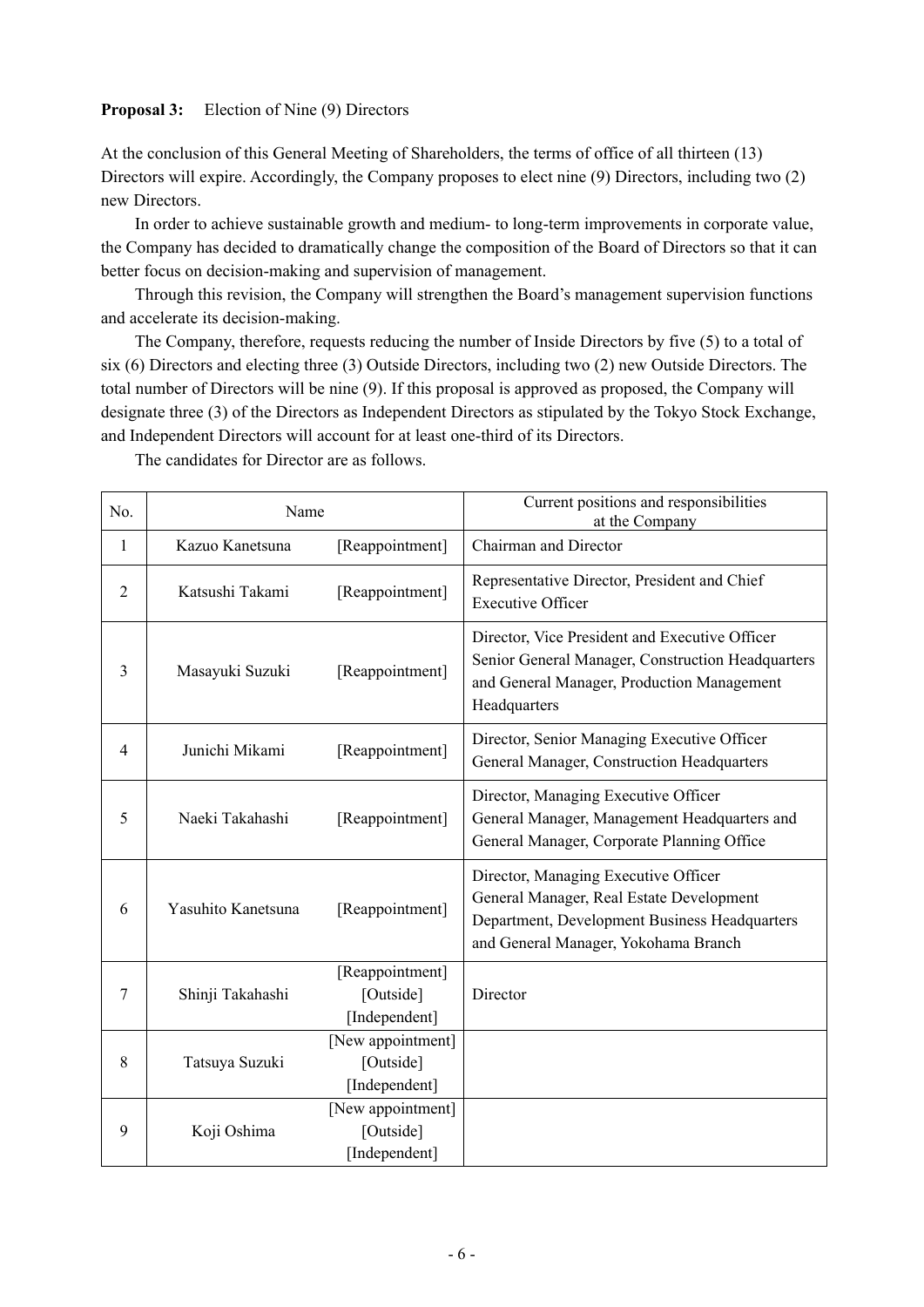| No.                                       | Name                                                                                                            | Career summary, positions, responsibilities,                          | Number of<br>shares of the                                                                                                                                                                                                                                                                                                                                                                              |              |  |  |  |
|-------------------------------------------|-----------------------------------------------------------------------------------------------------------------|-----------------------------------------------------------------------|---------------------------------------------------------------------------------------------------------------------------------------------------------------------------------------------------------------------------------------------------------------------------------------------------------------------------------------------------------------------------------------------------------|--------------|--|--|--|
|                                           | (Date of birth)                                                                                                 |                                                                       | and significant concurrent positions                                                                                                                                                                                                                                                                                                                                                                    | Company held |  |  |  |
| 1                                         | Kazuo Kanetsuna<br>(Match 28, 1940)                                                                             | October 1964<br>February 1969<br>June 2013<br>April 2019<br>June 2019 | Established Kanetsuna Komuten LLC<br>Representative Director and President<br>Reorganized Kanetsuna Komuten LLC into a joint-<br>stock corporation<br>Appointed Representative Director and President<br>(the Company was renamed SHINNIHON<br>CORPORATION in April 1972.)<br>Representative Director, Chairman and Executive<br>Officer, the Company<br>Director<br>Chairman and Director (to present) | 16           |  |  |  |
|                                           |                                                                                                                 |                                                                       |                                                                                                                                                                                                                                                                                                                                                                                                         |              |  |  |  |
|                                           | [Reason for nomination as a candidate for Director]                                                             |                                                                       |                                                                                                                                                                                                                                                                                                                                                                                                         |              |  |  |  |
|                                           |                                                                                                                 |                                                                       | As the founder of the Company, Mr. Kazuo Kanetsuna has been involved in the management of the Company<br>for many years. We believe that he can use his experience to supervise the management of the Company. We,                                                                                                                                                                                      |              |  |  |  |
|                                           | therefore, nominate him as a candidate for Director.                                                            |                                                                       |                                                                                                                                                                                                                                                                                                                                                                                                         |              |  |  |  |
|                                           |                                                                                                                 | April 1989                                                            | Joined The Sanwa Bank, Ltd. (currently MUFG                                                                                                                                                                                                                                                                                                                                                             |              |  |  |  |
|                                           |                                                                                                                 |                                                                       | Bank, Ltd.)                                                                                                                                                                                                                                                                                                                                                                                             |              |  |  |  |
|                                           |                                                                                                                 | April 2003                                                            | Joined the Company                                                                                                                                                                                                                                                                                                                                                                                      |              |  |  |  |
|                                           |                                                                                                                 | April 2004                                                            | General Manager, Management Headquarters                                                                                                                                                                                                                                                                                                                                                                |              |  |  |  |
|                                           |                                                                                                                 | <b>June 2004</b>                                                      | Director                                                                                                                                                                                                                                                                                                                                                                                                |              |  |  |  |
|                                           |                                                                                                                 | June 2007                                                             | Managing Director                                                                                                                                                                                                                                                                                                                                                                                       |              |  |  |  |
|                                           |                                                                                                                 | April 2008                                                            | Managing Director, Deputy General Manager,<br><b>Construction Sales Headquarters</b>                                                                                                                                                                                                                                                                                                                    |              |  |  |  |
|                                           | Katsushi Takami                                                                                                 | June 2009                                                             | Representative Director and Vice President                                                                                                                                                                                                                                                                                                                                                              | 200,000      |  |  |  |
| $\overline{2}$                            | (November 21, 1964)                                                                                             | April 2010                                                            | Representative Director and Vice President,<br>General Manager, Construction Sales Headquarters                                                                                                                                                                                                                                                                                                         |              |  |  |  |
|                                           |                                                                                                                 | June 2013                                                             | Representative Director, President and Chief<br>Executive Officer (to present)                                                                                                                                                                                                                                                                                                                          |              |  |  |  |
|                                           |                                                                                                                 | [Significant concurrent positions]                                    |                                                                                                                                                                                                                                                                                                                                                                                                         |              |  |  |  |
|                                           |                                                                                                                 |                                                                       | Representative Director and President, SHINNIHON COMMUNITY                                                                                                                                                                                                                                                                                                                                              |              |  |  |  |
|                                           |                                                                                                                 | <b>CORPORATION</b>                                                    |                                                                                                                                                                                                                                                                                                                                                                                                         |              |  |  |  |
|                                           |                                                                                                                 |                                                                       | Representative Director and President, SHINNIHON FUDOSAN<br><b>CORPORATION</b>                                                                                                                                                                                                                                                                                                                          |              |  |  |  |
|                                           |                                                                                                                 | Representative Director and Chairman, KEN KEN Co., Ltd.               |                                                                                                                                                                                                                                                                                                                                                                                                         |              |  |  |  |
|                                           |                                                                                                                 | [Reason for nomination as a candidate for Director]                   |                                                                                                                                                                                                                                                                                                                                                                                                         |              |  |  |  |
|                                           | Serving as President to steer the Company, Mr. Katsushi Takami is well versed in its businesses. We, therefore, |                                                                       |                                                                                                                                                                                                                                                                                                                                                                                                         |              |  |  |  |
| nominate him as a candidate for Director. |                                                                                                                 |                                                                       |                                                                                                                                                                                                                                                                                                                                                                                                         |              |  |  |  |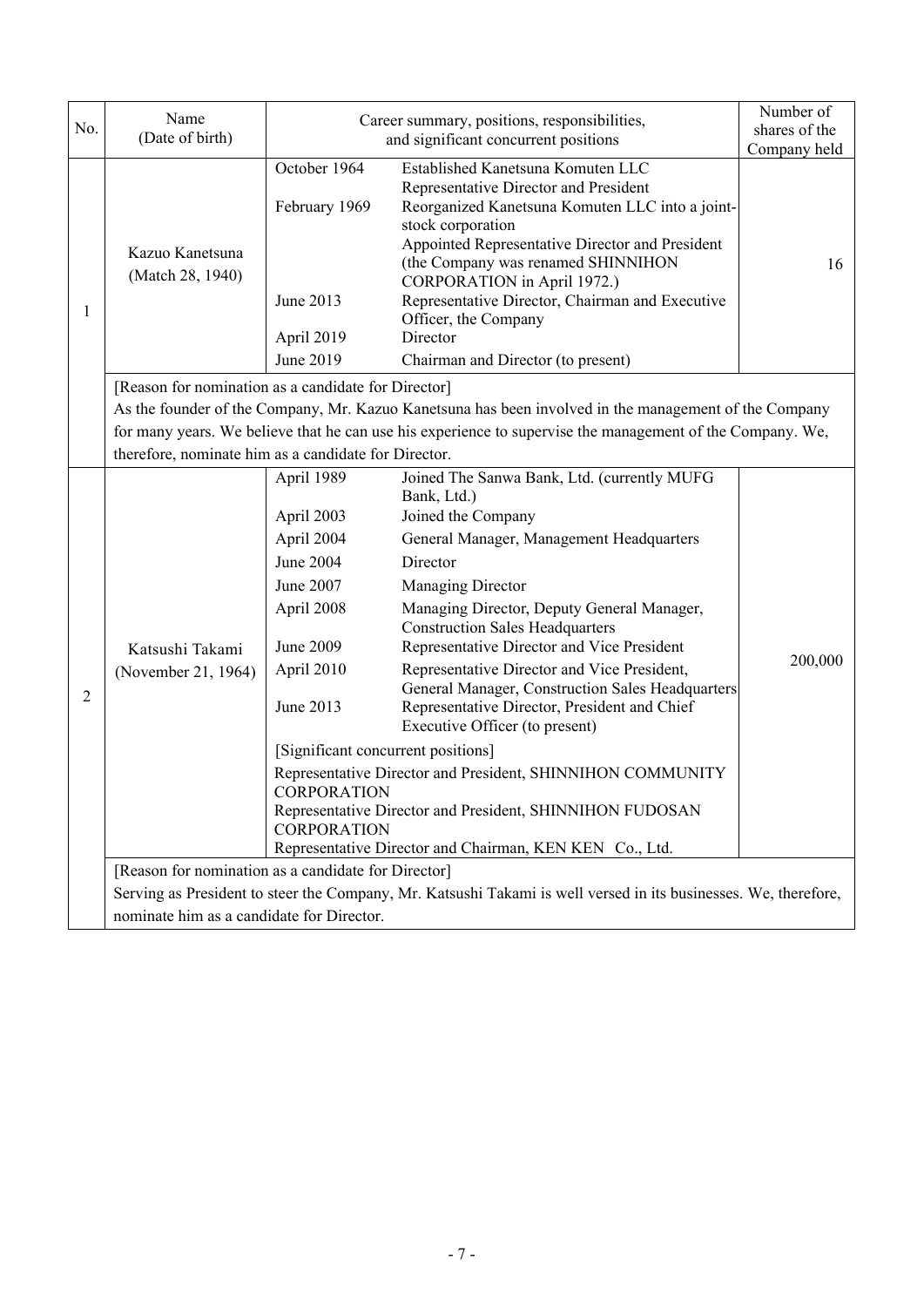| No.            | Name<br>(Date of birth)                                                                                   | Career summary, positions, responsibilities,<br>and significant concurrent positions | Number of<br>shares of the<br>Company held                                                                                                                                                      |        |  |  |
|----------------|-----------------------------------------------------------------------------------------------------------|--------------------------------------------------------------------------------------|-------------------------------------------------------------------------------------------------------------------------------------------------------------------------------------------------|--------|--|--|
|                |                                                                                                           | November 1976<br>April 1996                                                          | Joined the Company<br>General Manager, Construction Department I,<br><b>Construction Headquarters</b>                                                                                           |        |  |  |
|                |                                                                                                           | June 1999<br>June 2005                                                               | Director<br>Managing Director, General Manager, Technology<br>Headquarters                                                                                                                      |        |  |  |
|                | Masayuki Suzuki                                                                                           | April 2009                                                                           | Managing Director, Senior General Manager,<br><b>Construction Headquarters</b>                                                                                                                  |        |  |  |
|                | (October 11, 1955)                                                                                        | September 2012                                                                       | Managing Director, General Manager, Production<br><b>Management Headquarters</b>                                                                                                                | 12,336 |  |  |
| 3              |                                                                                                           | June 2013                                                                            | Director, Senior Managing Executive Officer,<br>General Manager, Production Management                                                                                                          |        |  |  |
|                |                                                                                                           | <b>June 2018</b>                                                                     | Headquarters<br>Director, Vice President and Executive Officer,<br>Senior General Manager, Construction<br>Headquarters and General Manager, Production<br>Management Headquarters (to present) |        |  |  |
|                | [Reason for nomination as a candidate for Director]                                                       |                                                                                      |                                                                                                                                                                                                 |        |  |  |
|                |                                                                                                           |                                                                                      | Having been involved primarily in Construction divisions and purchasing divisions since joining the Company,                                                                                    |        |  |  |
|                |                                                                                                           | April 1979                                                                           | Mr. Masayuki Suzuki is well versed in its businesses. We, therefore, nominate him as a candidate for Director.<br>Joined the Company                                                            |        |  |  |
|                | Junichi Mikami<br>(August 22, 1955)                                                                       | April 2005                                                                           | <b>Executive General Manager, Construction</b><br>Department V, Construction Headquarters                                                                                                       |        |  |  |
|                |                                                                                                           | June 2005                                                                            | Director                                                                                                                                                                                        |        |  |  |
|                |                                                                                                           | April 2009                                                                           | Director, Deputy General Manager, Construction<br>Headquarters                                                                                                                                  |        |  |  |
|                |                                                                                                           | April 2011                                                                           | Director, Senior Deputy General Manager,<br><b>Construction Headquarters</b>                                                                                                                    | 10,000 |  |  |
| $\overline{4}$ |                                                                                                           | April 2012                                                                           | Director, General Manager, Construction<br>Headquarters                                                                                                                                         |        |  |  |
|                |                                                                                                           | June 2013                                                                            | Director, Managing Executive Officer, General<br>Manager, Construction Headquarters                                                                                                             |        |  |  |
|                |                                                                                                           | June 2018                                                                            | Director, Senior Managing Executive Officer,<br>General Manager, Construction Headquarters (to<br>present)                                                                                      |        |  |  |
|                | [Reason for nomination as a candidate for Director]                                                       |                                                                                      |                                                                                                                                                                                                 |        |  |  |
|                | Having been involved primarily in Construction divisions since joining the Company, Mr. Junichi Mikami is |                                                                                      |                                                                                                                                                                                                 |        |  |  |
|                | well versed in its businesses. We, therefore, nominate him as a candidate for Director.                   |                                                                                      |                                                                                                                                                                                                 |        |  |  |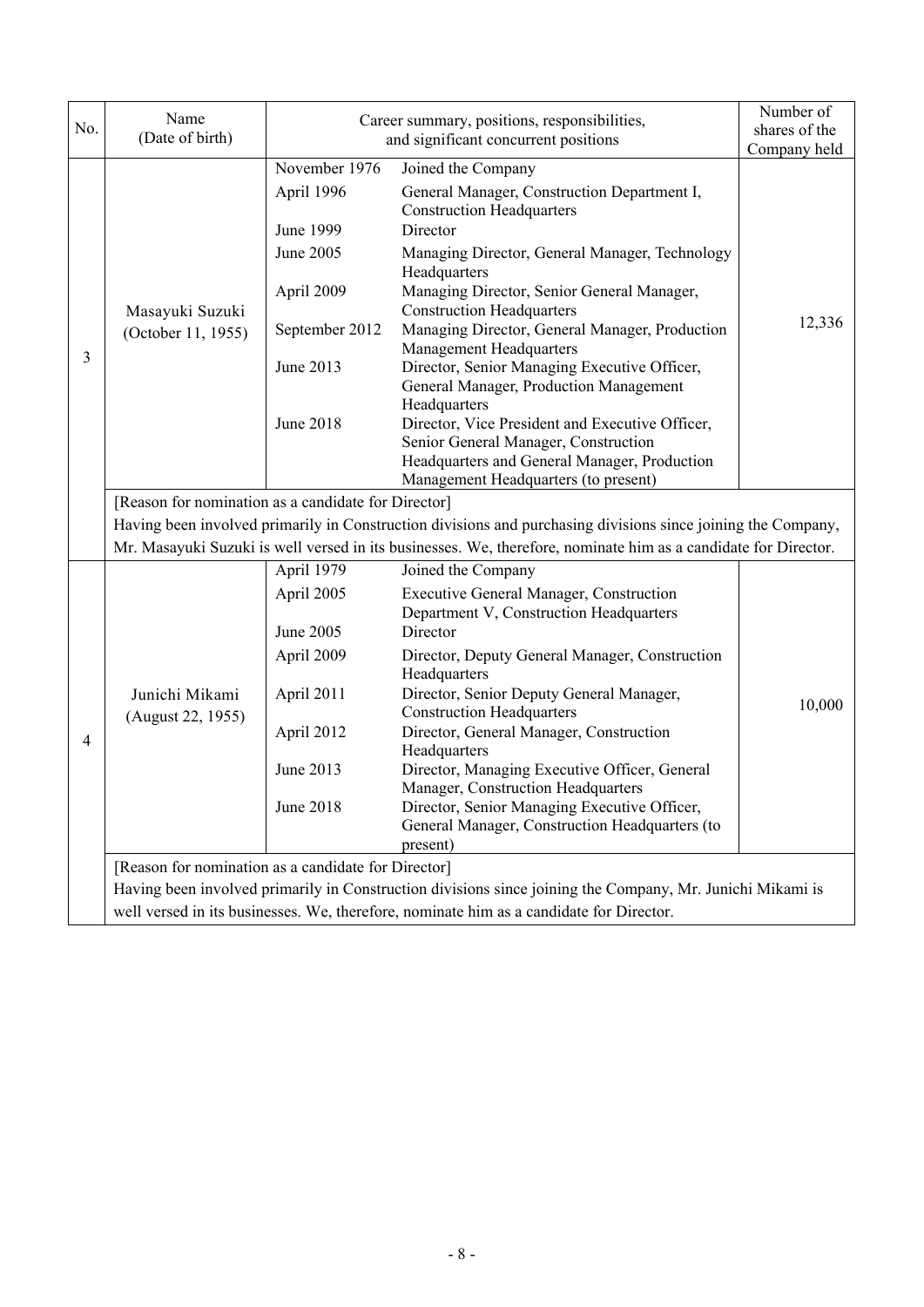| No. | Name<br>(Date of birth)                                                                                                                                                                                           | Career summary, positions, responsibilities,<br>and significant concurrent positions | Number of<br>shares of the<br>Company held                                                                                                                                                                                                                                                                                                                                                      |       |  |  |  |
|-----|-------------------------------------------------------------------------------------------------------------------------------------------------------------------------------------------------------------------|--------------------------------------------------------------------------------------|-------------------------------------------------------------------------------------------------------------------------------------------------------------------------------------------------------------------------------------------------------------------------------------------------------------------------------------------------------------------------------------------------|-------|--|--|--|
| 5   | Naeki Takahashi<br>(October 29, 1966)                                                                                                                                                                             | April 1991<br>June 2006<br>June 2008<br>June 2010<br>June 2013<br>June 2014          | Joined The Sanwa Bank, Ltd. (currently MUFG<br>Bank, Ltd.)<br>Joined the Company<br>Executive Officer, General Manager, Corporate<br>Planning Office<br>Director, General Manager, Management<br>Headquarters and General Manager, Corporate<br>Planning Office<br>Director, Executive Officer<br>Director, Managing Executive Officer, General<br>Manager, Management Headquarters and General | 2,700 |  |  |  |
|     |                                                                                                                                                                                                                   |                                                                                      | Manager, Corporate Planning Office (to present)                                                                                                                                                                                                                                                                                                                                                 |       |  |  |  |
|     | [Reason for nomination as a candidate for Director]                                                                                                                                                               |                                                                                      | Having been involved primarily in management divisions since joining the Company, Mr. Naeki Takahashi is                                                                                                                                                                                                                                                                                        |       |  |  |  |
|     |                                                                                                                                                                                                                   | September 2004                                                                       | well versed in its businesses. We, therefore, nominate him as a candidate for Director.<br>Joined Nissho Iwai Real Estate Corporation                                                                                                                                                                                                                                                           |       |  |  |  |
|     |                                                                                                                                                                                                                   |                                                                                      | (currently Sojitz Corporation)                                                                                                                                                                                                                                                                                                                                                                  |       |  |  |  |
|     |                                                                                                                                                                                                                   | April 2007                                                                           | Joined the Company                                                                                                                                                                                                                                                                                                                                                                              |       |  |  |  |
|     | Yasuhito Kanetsuna<br>(September 22, 1975)                                                                                                                                                                        | April 2015                                                                           | Executive Officer, General Manager, Real Estate<br>Development Department, Development Business<br>Headquarters                                                                                                                                                                                                                                                                                 |       |  |  |  |
|     |                                                                                                                                                                                                                   | June 2018                                                                            | Director, Executive Officer, General Manager,<br>Real Estate Development Department,<br><b>Development Business Headquarters</b>                                                                                                                                                                                                                                                                | 464   |  |  |  |
| 6   |                                                                                                                                                                                                                   | June 2021                                                                            | Director, Managing Executive Officer, General<br>Manager, Real Estate Development Department,                                                                                                                                                                                                                                                                                                   |       |  |  |  |
|     |                                                                                                                                                                                                                   | October 2021                                                                         | <b>Development Business Headquarters</b><br>Director, Managing Executive Officer, General<br>Manager, Real Estate Development Department,<br>Development Business Headquarters and General<br>Manager, Yokohama Branch (to present)                                                                                                                                                             |       |  |  |  |
|     | [Reason for nomination as a candidate for Director]                                                                                                                                                               |                                                                                      |                                                                                                                                                                                                                                                                                                                                                                                                 |       |  |  |  |
|     | Having been involved primarily in development divisions since joining the Company, Mr. Yasuhito Kanetsuna                                                                                                         |                                                                                      |                                                                                                                                                                                                                                                                                                                                                                                                 |       |  |  |  |
|     |                                                                                                                                                                                                                   |                                                                                      | is well versed in its businesses. We, therefore, nominate him as a candidate for Director.                                                                                                                                                                                                                                                                                                      |       |  |  |  |
|     | Shinji Takahashi                                                                                                                                                                                                  | April 1999<br>June 2015                                                              | Registered as an attorney<br>Joined Shibadaimon Law Firm (to present)<br>Director, the Company (to present)                                                                                                                                                                                                                                                                                     |       |  |  |  |
|     | (June 30, 1972)                                                                                                                                                                                                   |                                                                                      |                                                                                                                                                                                                                                                                                                                                                                                                 |       |  |  |  |
|     | <b>Outside Director</b>                                                                                                                                                                                           | [Significant concurrent position]                                                    |                                                                                                                                                                                                                                                                                                                                                                                                 |       |  |  |  |
|     | Attorney, Shibadaimon Law Firm                                                                                                                                                                                    |                                                                                      |                                                                                                                                                                                                                                                                                                                                                                                                 |       |  |  |  |
| 7   | [Reason for nomination as a candidate for Outside Director and expected roles]                                                                                                                                    |                                                                                      |                                                                                                                                                                                                                                                                                                                                                                                                 |       |  |  |  |
|     | We nominate Mr. Shinji Takahashi as a candidate for Outside Director, expecting him to draw on his expert<br>knowledge and experience as an attorney to supervise management of the Company and contribute to the |                                                                                      |                                                                                                                                                                                                                                                                                                                                                                                                 |       |  |  |  |
|     | enhancement of corporate governance by providing advice regarding management as a whole. Although he has                                                                                                          |                                                                                      |                                                                                                                                                                                                                                                                                                                                                                                                 |       |  |  |  |
|     |                                                                                                                                                                                                                   |                                                                                      | never been directly involved in corporate management except serving as Outside Director, he has extensive                                                                                                                                                                                                                                                                                       |       |  |  |  |
|     |                                                                                                                                                                                                                   |                                                                                      | experience and specialized knowledge as an attorney and can provide accurate instruction and advice from an                                                                                                                                                                                                                                                                                     |       |  |  |  |
|     | objective standpoint. We, therefore, consider that he can perform the duties of an Outside Director                                                                                                               |                                                                                      |                                                                                                                                                                                                                                                                                                                                                                                                 |       |  |  |  |
|     | appropriately.                                                                                                                                                                                                    |                                                                                      |                                                                                                                                                                                                                                                                                                                                                                                                 |       |  |  |  |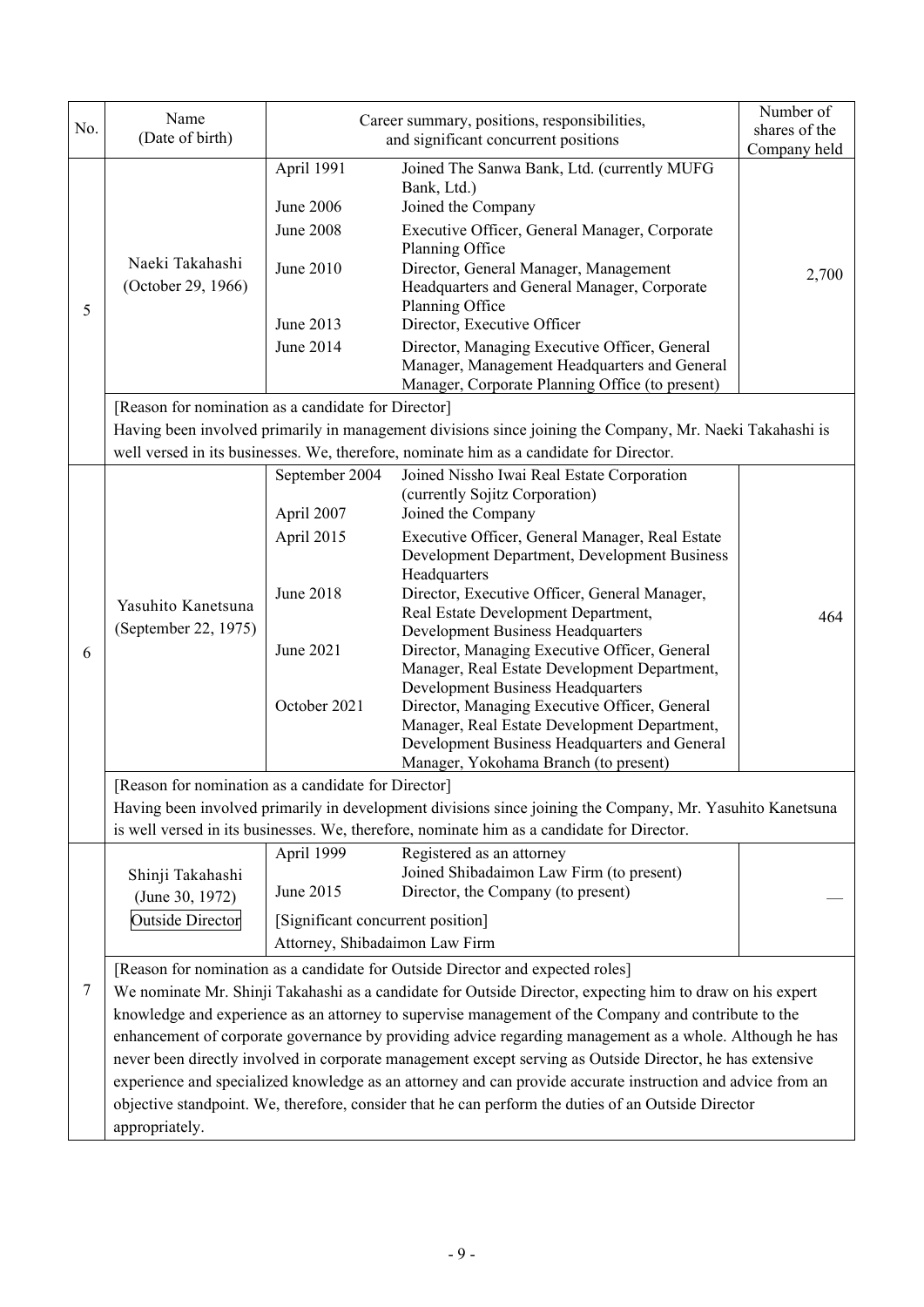| No. | Name<br>(Date of birth)                                                                                                                                                                                                                                                                                                                                                                                                                                                                                                                                                                                                                                                                                                                                                                                                                                                                   | Number of<br>Career summary, positions, responsibilities,<br>shares of the<br>and significant concurrent positions<br>Company held         |                                                                                                                                                                                                                                                                                                                                                                                                                                                                                                                                                                                                                                                                                                                                                                                                                                                           |  |  |  |
|-----|-------------------------------------------------------------------------------------------------------------------------------------------------------------------------------------------------------------------------------------------------------------------------------------------------------------------------------------------------------------------------------------------------------------------------------------------------------------------------------------------------------------------------------------------------------------------------------------------------------------------------------------------------------------------------------------------------------------------------------------------------------------------------------------------------------------------------------------------------------------------------------------------|--------------------------------------------------------------------------------------------------------------------------------------------|-----------------------------------------------------------------------------------------------------------------------------------------------------------------------------------------------------------------------------------------------------------------------------------------------------------------------------------------------------------------------------------------------------------------------------------------------------------------------------------------------------------------------------------------------------------------------------------------------------------------------------------------------------------------------------------------------------------------------------------------------------------------------------------------------------------------------------------------------------------|--|--|--|
| 8   | Tatsuya Suzuki<br>(August 1, 1955)<br>New appointment<br><b>Outside Director</b>                                                                                                                                                                                                                                                                                                                                                                                                                                                                                                                                                                                                                                                                                                                                                                                                          | April 1979<br>April 2005<br>April 2008<br>April 2010<br>April 2011<br>April 2013<br><b>July 2014</b><br>March 2022                         | Employed by Chiba City<br>Chief, Planning Division, Planning and<br>Coordination Bureau, Chiba City<br>Assistant Director-General, Planning and<br><b>Coordination Bureau</b><br>Assistant Director-General, Urban Development<br>Bureau<br>Director-General, Urban Development Bureau<br>Director-General, Comprehensive Policy Bureau<br>Deputy Mayor<br>Retired as Deputy Mayor                                                                                                                                                                                                                                                                                                                                                                                                                                                                        |  |  |  |
|     | [Reason for nomination as a candidate for Outside Director and expected roles]<br>We nominate Mr. Tatsuya Suzuki as a candidate for Outside Director, expecting him to draw on the extensive<br>knowledge and experience that he has acquired through his many years of involvement in the administration of<br>Chiba City to supervise management of the Company and contribute to the enhancement of corporate<br>governance by providing advice regarding management as a whole. Although he has never been directly<br>involved in corporate management, he has extensive experience and specialized knowledge acquired through<br>his many years of involvement in the administration of Chiba City and can provide accurate instruction and<br>advice from an objective standpoint. We, therefore, consider that he can perform the duties of an Outside<br>Director appropriately. |                                                                                                                                            |                                                                                                                                                                                                                                                                                                                                                                                                                                                                                                                                                                                                                                                                                                                                                                                                                                                           |  |  |  |
| 9   | Koji Oshima<br>(May 12, 1974)<br>New appointment<br>Outside Director                                                                                                                                                                                                                                                                                                                                                                                                                                                                                                                                                                                                                                                                                                                                                                                                                      | October 1998<br>January 2005<br>May 2016<br><b>July 2021</b><br><b>July 2021</b><br><b>July 2021</b><br>[Significant concurrent positions] | Joined Asahi & Co. (currently KPMG AZSA LLC)<br>Seconded to the Securities and Exchange<br>Surveillance Commission, Financial Services<br>Agency with a limited term of two years<br>Partner, KPMG AZSA LLC<br>Representative Partner, Oshima Tax and<br>Consulting (to present)<br>Representative, Koji Oshima CPA Firm (to<br>present)<br>Representative Director, OBR Corporation (to<br>present)<br>Representative Partner, Oshima Tax and Consulting<br>Representative, Koji Oshima CPA Firm<br>Representative Director, OBR Corporation<br>[Reason for nomination as a candidate for Outside Director and expected roles]<br>We nominate Mr. Koji Oshima as a candidate for Outside Director, expecting him to draw on his experience as<br>a member of the Securities and Exchange Surveillance Commission and his expert knowledge and experience |  |  |  |
|     | whole.                                                                                                                                                                                                                                                                                                                                                                                                                                                                                                                                                                                                                                                                                                                                                                                                                                                                                    |                                                                                                                                            | as a certified public accountant and certified public tax accountant to supervise management of the Company<br>and contribute to the enhancement of corporate governance by providing advice regarding management as a                                                                                                                                                                                                                                                                                                                                                                                                                                                                                                                                                                                                                                    |  |  |  |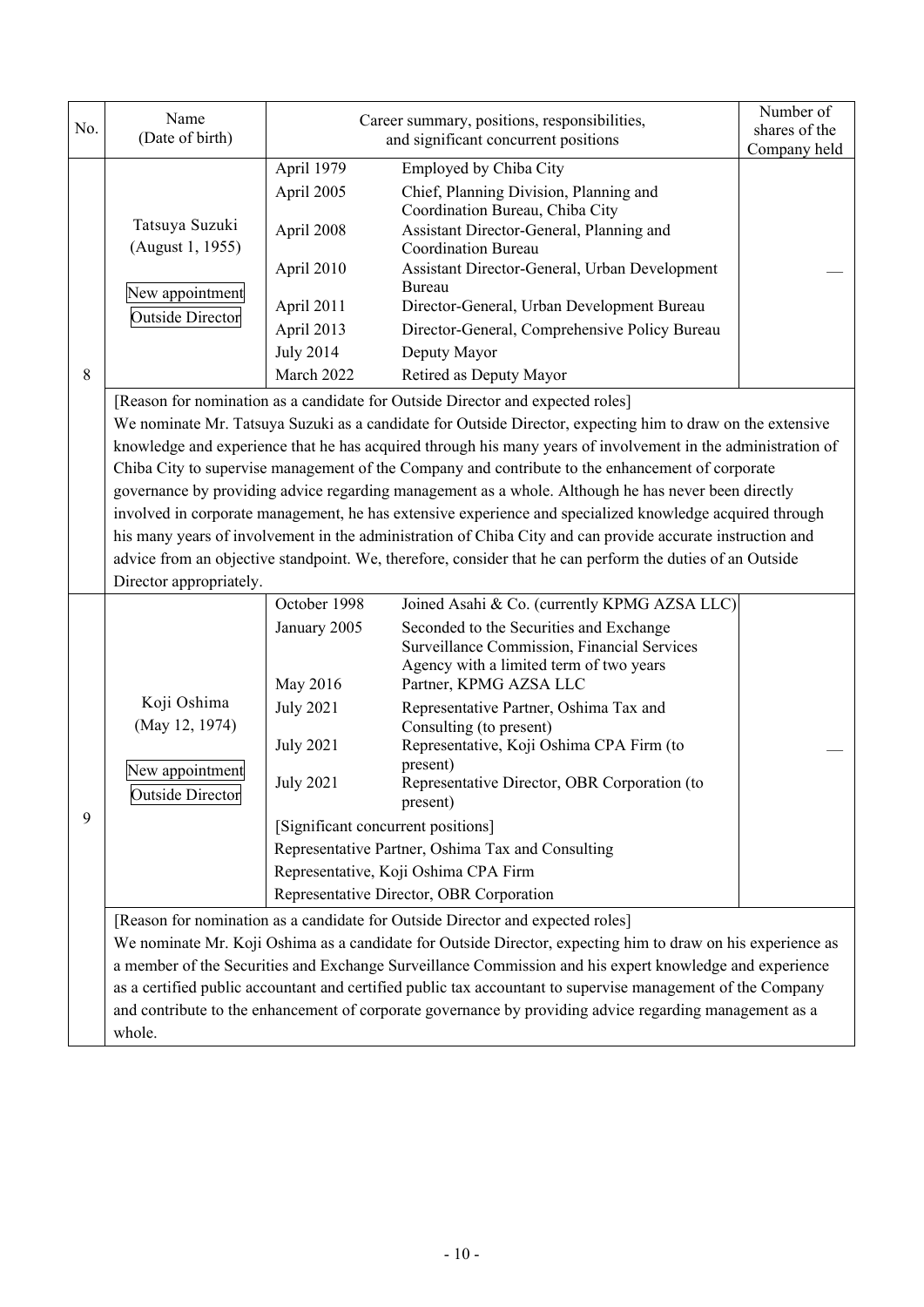- Notes: 1. There are no special interests between each of the candidates and the Company.
	- 2. Mr. Shinji Takahashi, Mr. Tatsuya Suzuki, and Mr. Koji Oshima are candidates for Outside Director. The Company plans to register them as Independent Directors as defined by the Tokyo Stock Exchange.
	- 3. Mr. Shinji Takahashi will have served as Outside Director for seven (7) years at the conclusion of this Annual General Meeting of Shareholders.
	- 4. In accordance with Article 427, Paragraph 1 of the Companies Act, the Company has concluded agreements with all Outside Directors to limit their liability stipulated in Article 423, Paragraph 1 of the Act. If the reappointment of Mr. Shinji Takahashi is approved, the Company will extend the liability limitation agreement with him. If the appointment of Mr. Tatsuya Suzuki and/or Mr. Koji Oshima is approved, the Company will conclude similar liability limitation agreements with them. The contents of these agreements will be as stated below.
		- If a Director is held liable for damages to the Company as a result of negligence of his duties, his liability shall be limited to the minimum liability amount stipulated in Article 425, Paragraph 1 of the Companies Act.
		- The above limitation of liability shall only apply if the Director performs his duties that cause the liability in good faith and with no gross negligence.
	- 5. The Company has concluded a directors and officers liability insurance contract, as stipulated in Article 430-3, Paragraph 1 of the Companies Act, with an insurance company. The contract covers legal damages and litigation expenses incurred by the insured person. All candidates for Director will be insured under the contract. The Company plans to renew the contract with the same contents at the next renewal.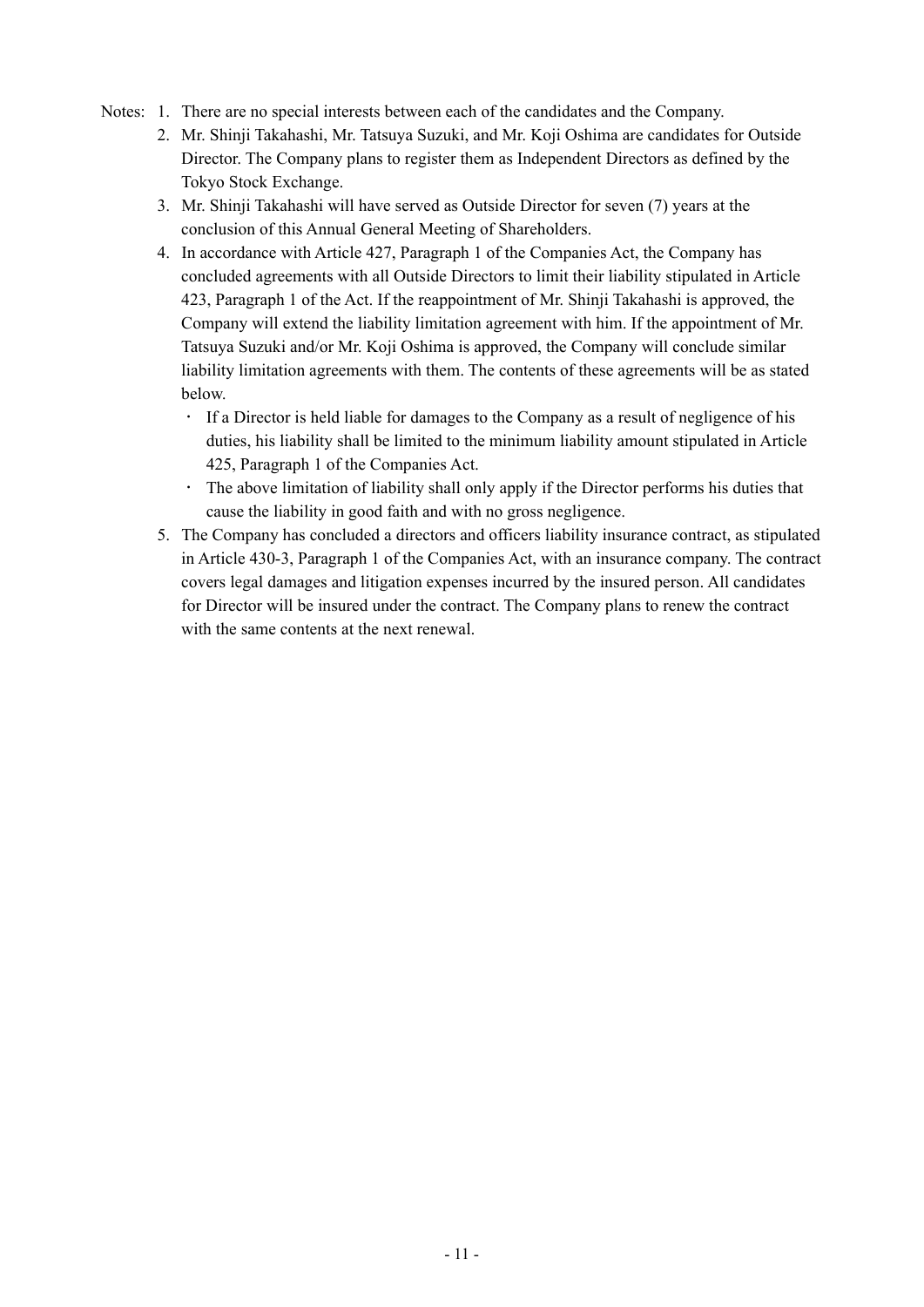| No.            | Name               | Corporate<br>management | Technology | Sales     | Marketing | Accounting/<br>Finance | Legal/ | Risk<br>Compliance management                       |
|----------------|--------------------|-------------------------|------------|-----------|-----------|------------------------|--------|-----------------------------------------------------|
| $\mathbf{1}$   | Kazuo Kanetsuna    |                         |            | $\bigcap$ | ⌒         |                        |        |                                                     |
| $\overline{2}$ | Katsushi Takami    |                         |            | ( )       |           |                        |        |                                                     |
| 3              | Masayuki Suzuki    | ⊖                       |            |           |           |                        | ⊖      |                                                     |
| $\overline{4}$ | Junichi Mikami     |                         |            |           |           |                        |        |                                                     |
| 5              | Naeki Takahashi    |                         |            |           | ◯         | ( )                    | ⊂      |                                                     |
| 6              | Yasuhito Kanetsuna |                         |            | ( )       |           |                        |        |                                                     |
| $\overline{7}$ | Shinji Takahashi   |                         |            |           |           |                        |        | $\left( \begin{array}{c} \cdot \end{array} \right)$ |
| 8              | Tatsuya Suzuki     |                         |            |           |           |                        |        |                                                     |
| 9              | Koji Oshima        |                         |            |           |           |                        |        |                                                     |

<Reference> Major areas of expertise and experience

\* The table above does not indicate all capability, areas of knowledge, or areas of experience of the candidates.